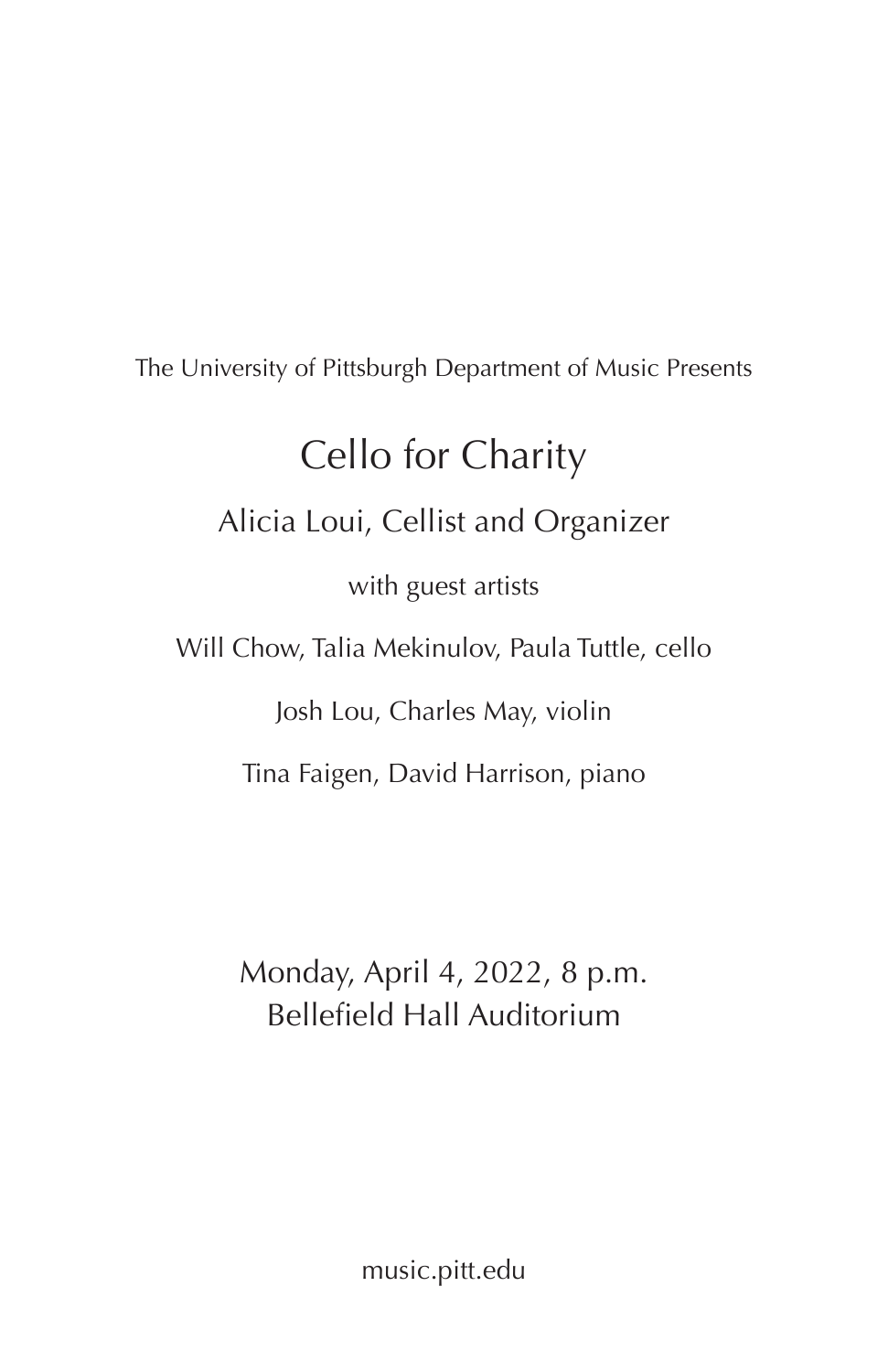## *A few words from Alicia*

Ever since I began learning the cello at the age of 5, music has impacted my life profoundly, from serving as a creative outlet to a foundation for self-discipline and work ethic. More importantly, I can channel my passion for music to serve others through performances for patients and nursing home residents. Playing the cello has opened up many doors to engage with and make a difference in my community. Last fall, I began volunteering at a Latino after-school program. It was rewarding to spend time with the kids, but realizing that some do not have opportunities to fully engage with and reap the benefits of arts and music, I wanted to do more. And so, Cello for Charity was born.

My concert is raising money for ArtistYear, an organization dedicated to addressing inequities in music and arts education to ensure that every low-income K-12 student in America has the opportunity to reap the socio-emotional and academic benefits associated with music and arts learning. Research shows that children engaged in the arts develop critical thinking skills, self-discipline, and civic engagement, which are key facets of an engaged citizenry and thriving society. The positive effects of arts-rich experiences are especially promising for low-income student populations. However, socioeconomically disadvantaged students are far less likely to experience quality arts instruction than affluent peers, and inequities in arts education disproportionately affect students of color and English Language Learners. Regardless of socioeconomic status, arts education should be accessible for all children.

*To learn more about Artist Year, visit* artistyear.org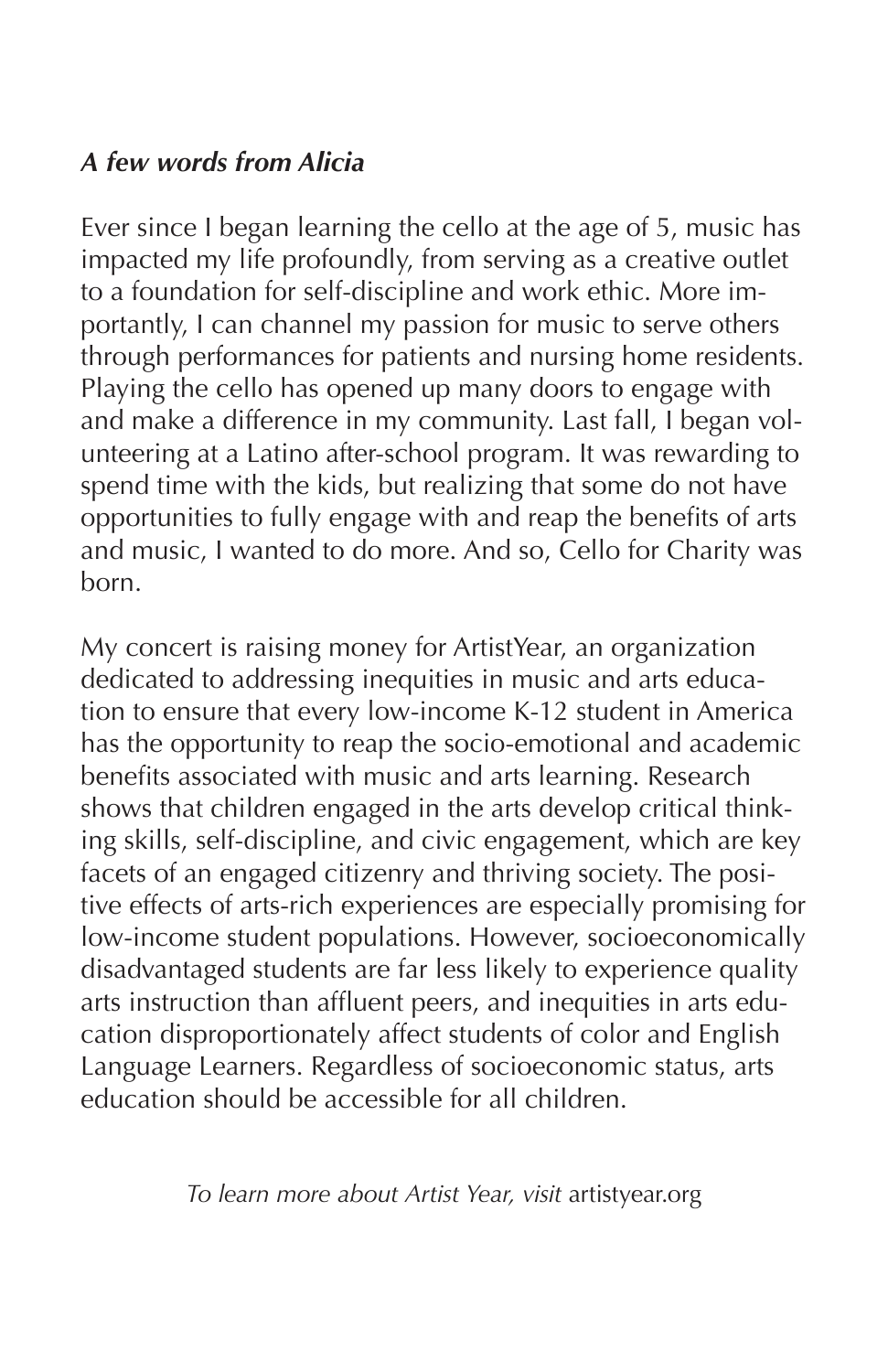#### **Cello for Charity**

Alicia Loui, Cellist and Organizer Monday, April 4, 2022, 8 p.m. Bellefield Hall Auditorium

*Suite No. 1 in G Major* for 2 cellos **J.S. Bach** (1685-1750) Cello II part by Daniel Morganstern

Alicia Loui and Paula Tuttle, cello

"City of Stars" from *La La Land* Justin Hurwitz arr. Massimiliano Martinelli and Fulvia Mancini

Alicia Loui and Talia Mekinulov, cello

Passacaglia for Violin and Cello **G.F. Handel** (1685-1759) from Handel's Suite No. 7 in G minor J. Halvorsen (1864-1953)

Alicia Loui, cello and Josh Lou, violin

*Finlandia* for 3 cellos Jean Sibelius (1865-1957) arr. Simon J.C. Cummings

Talia Mekinulov (cello 1), Alicia Loui (cello 2), Paula Tuttle (cello 3)

*The Swan* for 3 cellos Camille Saint-Saens (1835-1921) arr. Simon J.C. Cummings

Alicia Loui (cello 1), Talia Mekinulov (cello 2), Paula Tuttle (cello 3)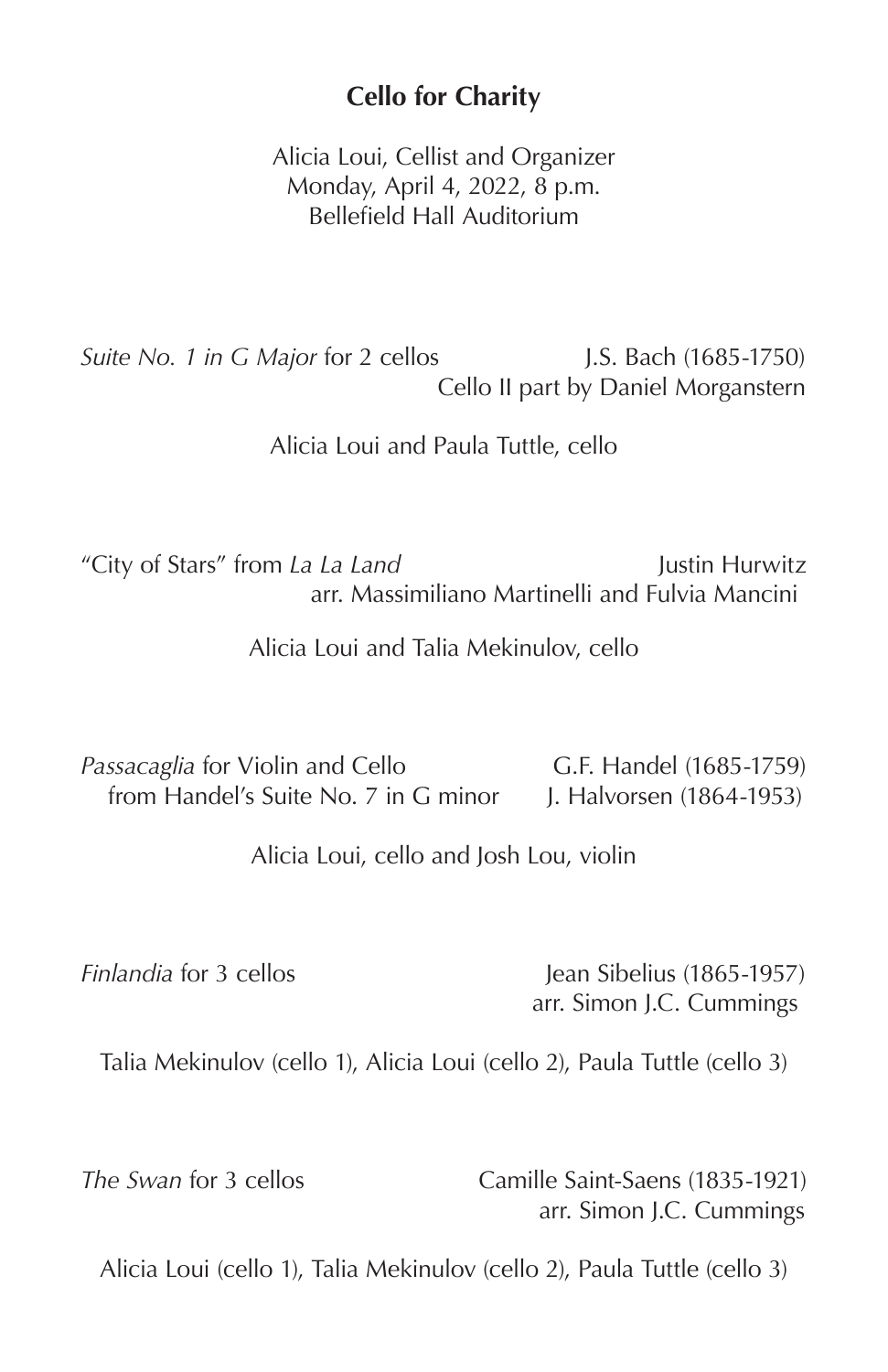*Sonata in A minor "*Arpeggione," D. 821 Franz Schubert (1797-1828) I. Allegro Moderato

Will Chow, cello and Tina Faigen, piano

*Salamanca* Alasdair Fraser and Natalie Haas

Paula Tuttle, cello and Charles May, violin

"Nimrod" from *Enigma Variations,* Op. 36 Edward Elgar (1857-1934) for 4 cellosarr. Daniel Kelly

> Will Chow (cello 1), Alicia Loui (cello 2), Talia Mekinulov (cello 3), Paula Tuttle (cello 4)

*Viva la Vida* **Coldplay Coldplay** arr. Charlie Powers

> Will Chow (cello 1), Talia Mekinulov (cello 2), Paula Tuttle (cello 3), Alicia Loui (cello 4)

*Allegro Appassionato,* Op. 43 Camille Saint-Saens (1835-1921)

Alicia Loui, cello, and David Harrison, piano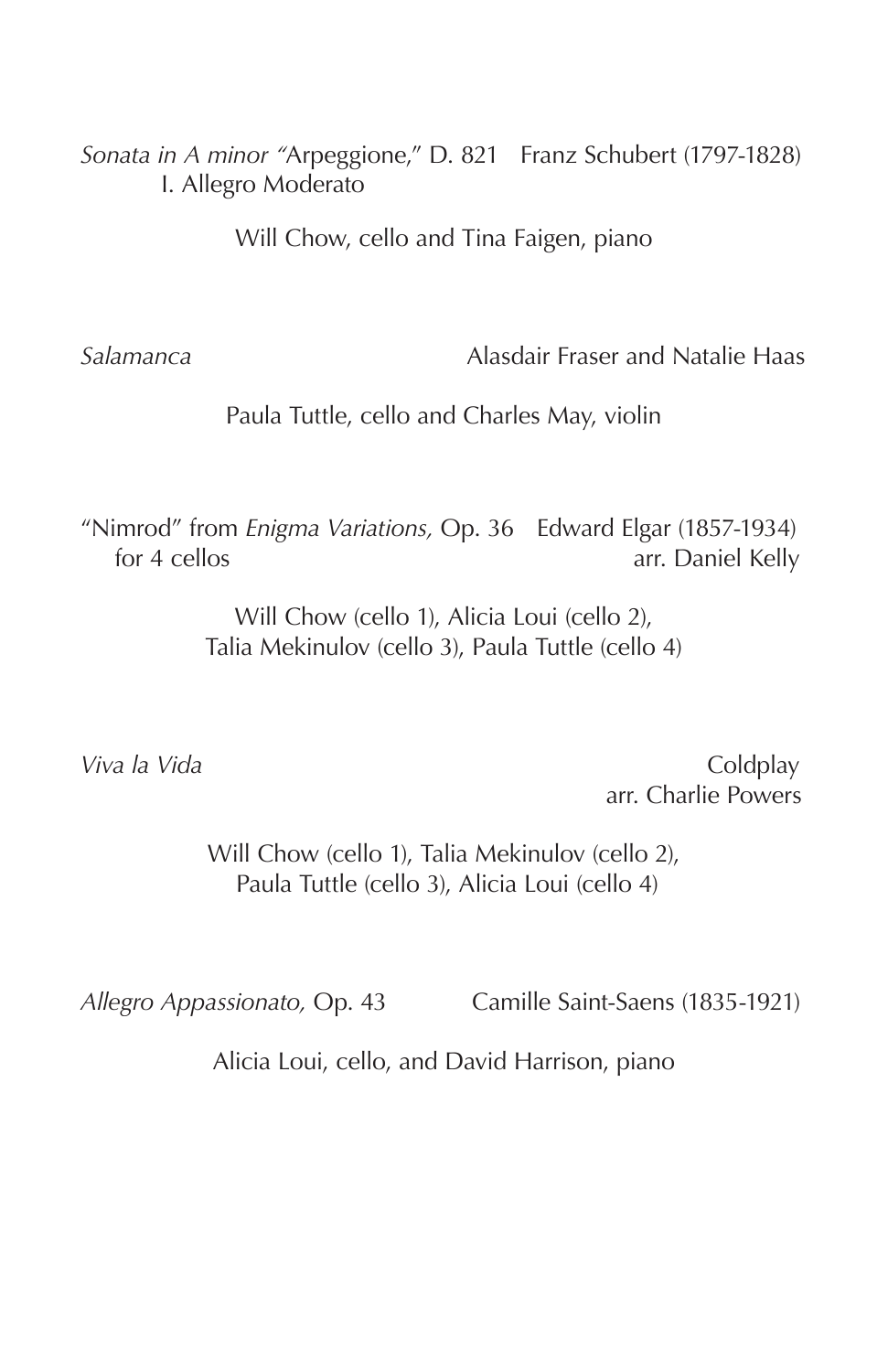#### *About the Musicians*

**Will Chow** was appointed to the cello section of the Pittsburgh Symphony Orchestra in 2016 and was featured as soloist with the PSO when he made his concerto debut, performing Tchaikovsky's Rococo Variations. He also performed the Kodály Sonata for PSO's "center stage" series on WQED-FM. In the past, he appeared as soloist with the Nova Vista Symphony and the Peninsula Youth Orchestra and has been heard on NPR's From the Top and on WHYY-TV. As a recitalist, Chow has performed internationally in venues spanning from Singapore to the Netherlands. He served as principal cellist of the Curtis Chamber Orchestra on Curtis on Tour, and principal cellist of the Curtis 20/21 ensemble on Cedile Chicago Label's Grammy-nominated album, Two x Four. An avid chamber musician, Chow has collaborated with notable artists such as Mitsuko Uchida, Ida Kavafian, Joseph Lin, Donald Weilerstein, and Roberto Diaz. He has appeared at festivals including Marlboro Music, Ravinia's Steans Music Institute, Music from Angelfire, the Perlman Music Program, Aspen Music Festival and School, and Music@Menlo Chamber Music Institute. Prior to joining the cello section of the PSO, Will Chow studied at the Curtis Institute of Music in Philadelphia under the tutelage of Carter Brey and Peter Wiley.

**Tina Faigen**, concert pianist, recording artist, teacher, and published music-writer/editor, holds a Bachelor of Music degree from Oberlin College and both Master and Doctorate degrees from University of Miami where she studied with renowned pianist Ivan Davis. A recipient of many prizes and awards, some highlights include the Pittsburgh "Y" Recital Series, over 30 performances of the Tchaikovsky 3rd Piano Concerto with Edward Villella's Miami City Ballet, and a debut tour of Italy with Orchestra Sinfonica Abruzzese. An active chamber musician, she frequently collaborates with premiere musicians. As a founding member of Zaffiro Trio (piano, clarinet, cello) the trio performs regularly in both professional and outreach settings. Faigen's CD recordings of Robert Schultz's works "Visions of Dunbar" and "Tina Faigen Plays Piano Transcriptions" have received rave reviews. Faigen and Schultz co-authored the acclaimed Accelerando Piano Technique Series, along with numerous other editions of educational piano music. She has maintained an active teaching studio since the age of 14 and is on the piano faculty at University of Pittsburgh as well as at Carnegie Mellon University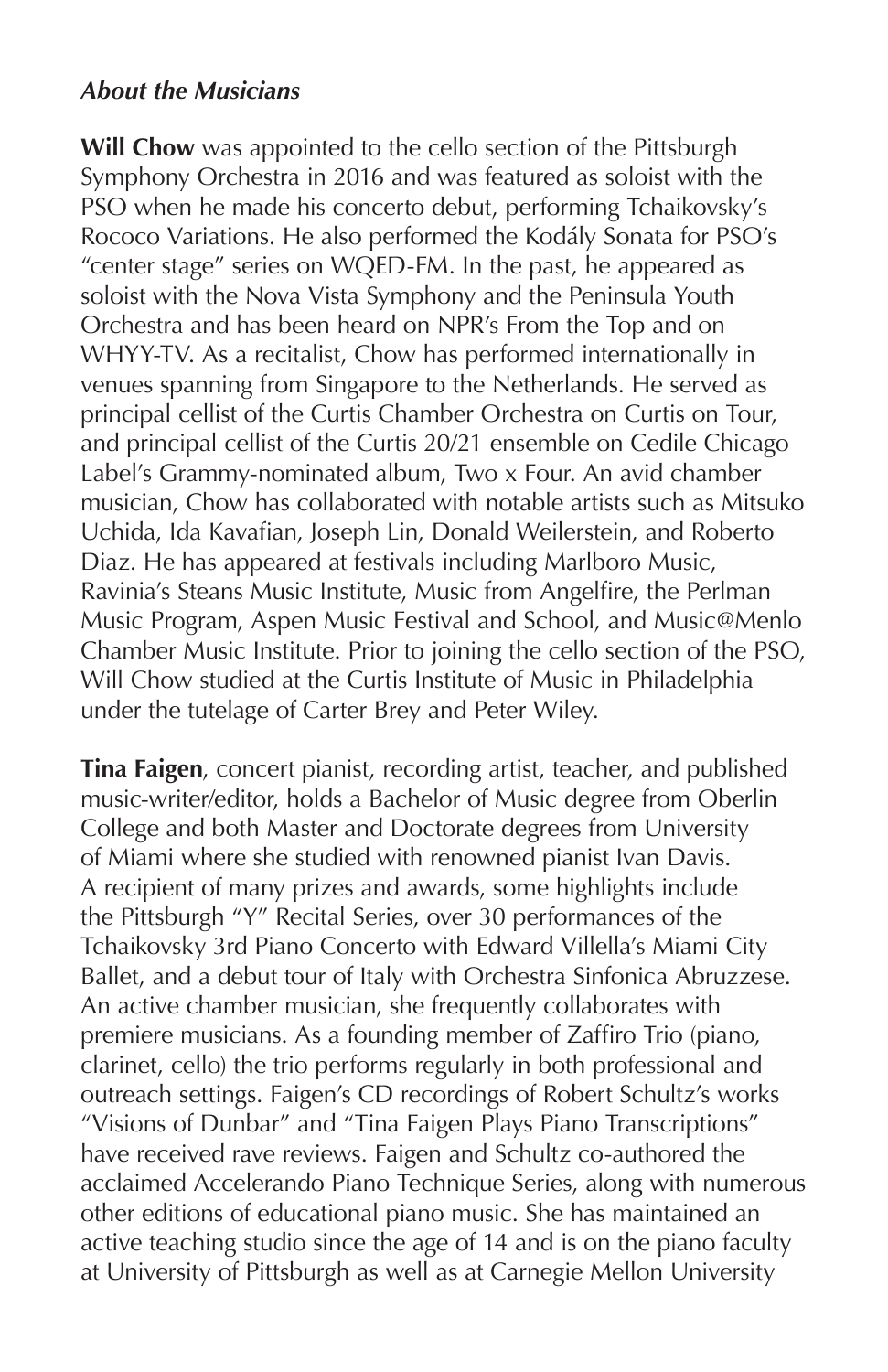Music Preparatory School. Also a violinist, Faigen serves as Principal 2nd for the Edgewood Symphony Orchestra.

**David Harrison**, pianist, feels blessed to have had the opportunity to perform with and for some of the greatest artists of his generation. Besides performing as a solo recitalist, he has also performed as a chamber musician, been featured as an orchestral soloist, and collaborated as an orchestra member. A former student of Ralph Zitterbart, he is dedicated to sharing the music that has touched him with a wide audience through live performance, teaching, and recording.

**Joshua Lou** is a sophomore at Carnegie Mellon University. He is studying physics with a minor in engineering. Josh was also part of the All University Chamber Orchestra at Carnegie Mellon University. He grew up in Connecticut where he was a part of the Connecticut Youth Symphony Orchestra and I Giovani Solisti Chamber Orchestra. When he's not studying or playing violin, he enjoys doing flips, playing chess, and eating good food.

**Alicia Loui** is a junior at the University of Pittsburgh majoring in biology with minors in chemistry and music. Outside of class, Alicia enjoys volunteering with hospice patients and elementary school kids and serving in Asian Christian Fellowship. She leads the Healing Harmonies club and does research in the Salman lab. Alicia also loves to run and looks forward to racing the Pittsburgh half marathon. Before coming to Pitt, Alicia studied cello at the Eastman School of Music and is a prize winner of the Jo Amish Young Artist Competition and the Mark Bradley Young Artist Competition. Alicia also soloed with the Rochester Philharmonic Youth Orchestra as a winner of the concerto competition. At Pitt, Alicia studies cello with Paula Tuttle. She received the Gluck Award and was chosen to perform for the Chancellor's circle. She is excited for her upcoming performance of the Dvorak cello concerto with Pitt's orchestra!

**Charles May**, violinist, began studying traditional classical violin at age eight while growing up among a family of folk musicians. His rich and vibrant musical background led to a fusion of classical and folk music as he performs both as a solo strolling violinist and an orchestral musician. Charles found a calling in composing and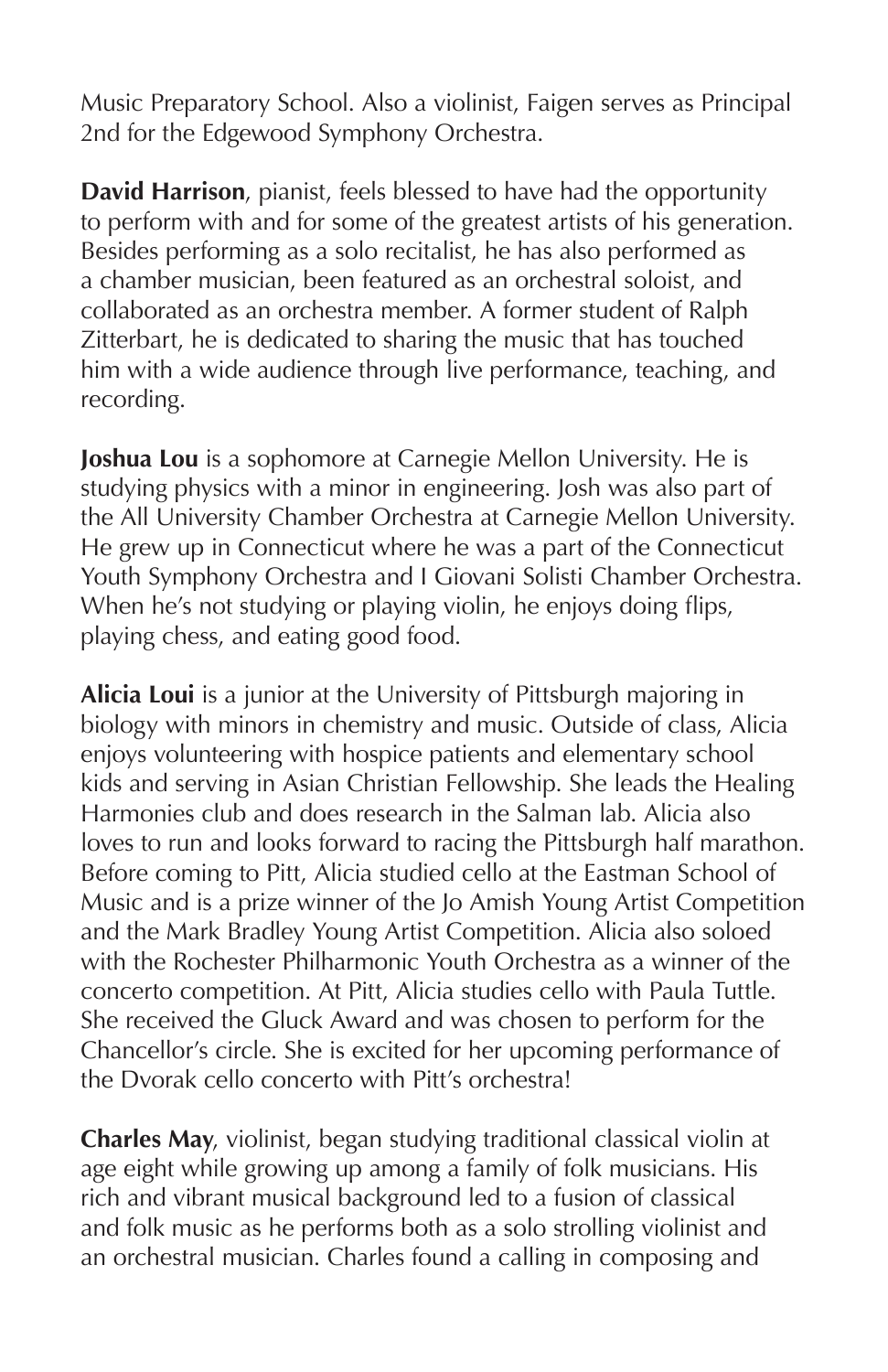recording his own music, and to date has composed 200 original fiddle tunes and songs, published two volumes of these works and recorded four CDs. He loves sharing his music with audiences around the Pittsburgh area and continues to explore the styles of Scottish, Irish, Folk Classical and popular music in his Opus all while maintaining a career as a technologist in the financial service industry.

**Talia Mekinulov** is a cellist in the University of Pittsburgh Symphony Orchestra and studied cello for over 15 years with BPO cellist Feng Hew. She is an alumnus of Greater Buffalo Youth Orchestra. Talia was also a former cello instructor. She is currently a senior studying Chemical Engineering with a minor in Chemistry at the University of Pittsburgh. She also participates in a Jewish group on campus, Chabad and is a member of the National Honor Fraternity, Phi Sigma Pi. In her free time, Talia enjoys listening to music, hanging out with friends, and working out.

**Paula Tuttle** has traveled and performed throughout the United States, Europe and Asia as orchestral musician, soloist and chamber music artist. A member of the Pittsburgh Opera and Ballet Orchestras, she also is the solo cellist for PBS's My Music Orchestra, Latshaw Pops Orchestra and the Diamante Orchestra. She teaches cello at University of Pittsburgh, Chatham University and Carnegie Mellon University. Ms. Tuttle studied at Eastman School of Music, Carnegie Mellon University and New England Conservatory.

### **Visit the Cello for Charity gofundme page**



*For more information about Music at Pitt visit us on the Web at* **www.music.pitt.edu**